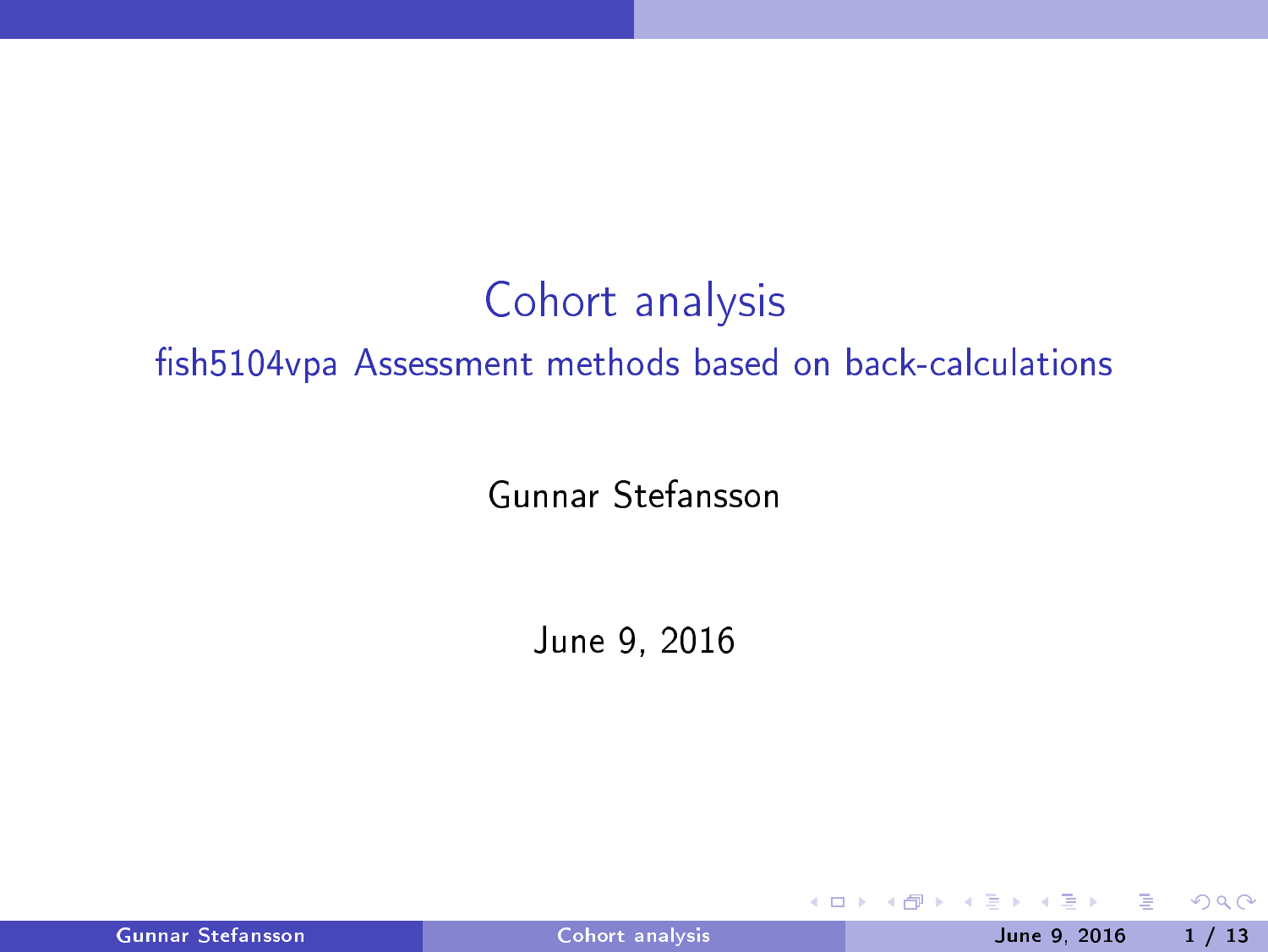#### Other approximations - Cohort analysis

N assumed known in the last year M assumed known and inflicted mid-year Catch known Revised equation easily solved w.r.t. N Data  $at$ Data on North Sea plai
e (available at http://notendur.hi.is/ gunnar/tutorweb.data/biol/nsplaice.canum )

|      |       | З     |       | h     | 6     |
|------|-------|-------|-------|-------|-------|
| 1970 | 17294 | 51174 | 56153 | 40686 | 35074 |
| 1971 | 29591 | 48282 | 33475 | 26059 | 22903 |
| 1972 | 36528 | 62199 | 52906 | 23043 | 16998 |

cnum<-read.table("http://notendur.hi.is/~gunnar/tutor-web.data/biol/nsplaice.canum  $cnum < -as.matrix (cnum)$ num (num) num (num) num (num) num (num) num (num) num (num) num (num) num (num) num (num) num (num) num (num) cnum ["1971", "5"] 26059

<span id="page-1-0"></span> $\Omega$ 

おす者 おす悪人

**∢ ロ ▶ → 伊**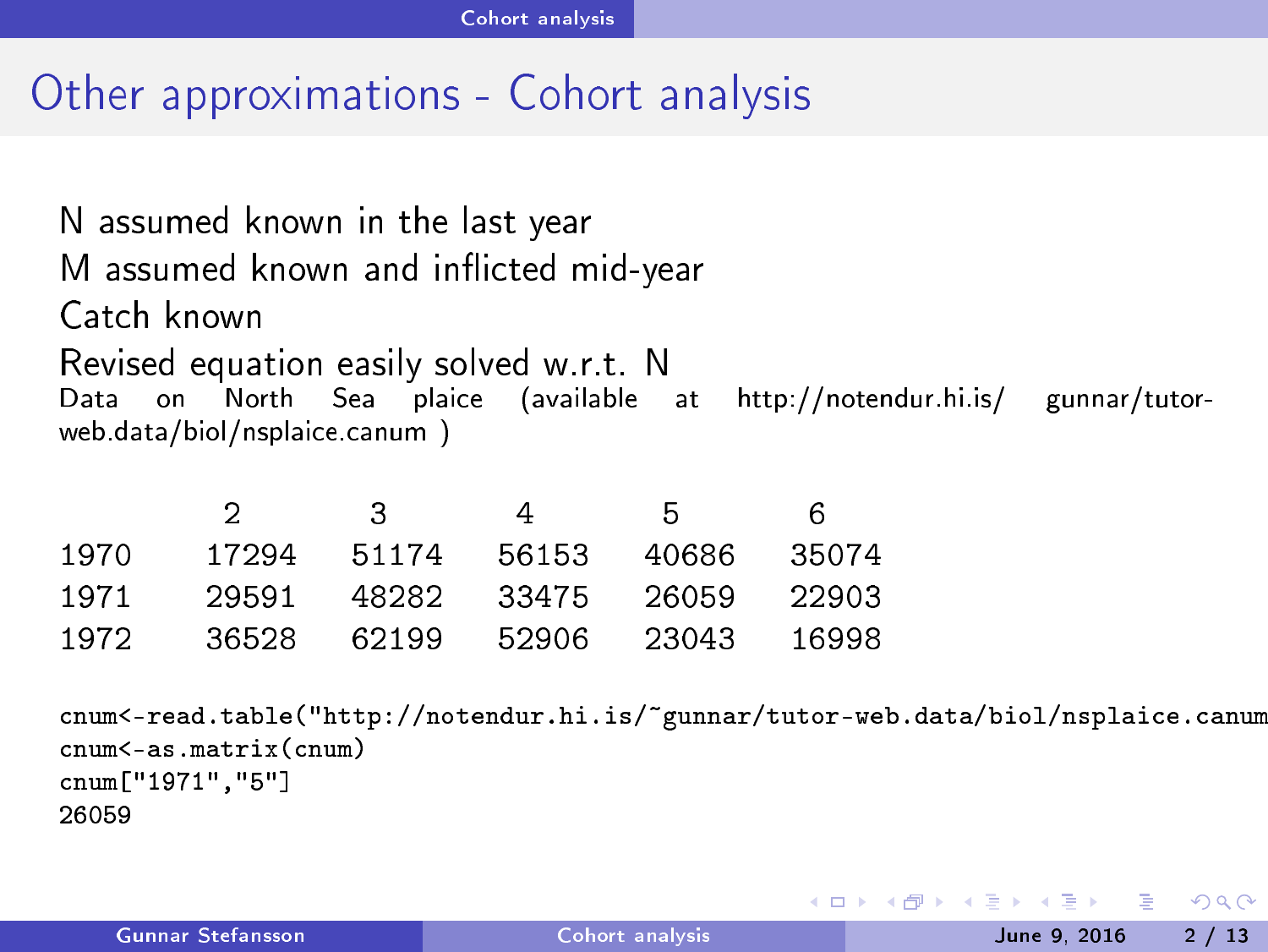# Cohort analysis - mid-year formula

First project cohort to mid-year without catches Then subtract mid-year catches so cohort size after catches becomes:

$$
N_{ay}e^{-M/2}-C_{ay}
$$

End of year ohort size be
omes:

```
N_{a+1,y+1} = (N_{ay}e^{-M/2} - C_{ay})e^{-M/2}# 2 year olds in 1991
print(cnum[22.1])C2 < - cnum \lceil "1991". "2"\rceil # Same thing
C2<-
num["1991","2"℄ # Same thing
print(C2)print (C2) and (C2) and (C2) and (C2) and (C2) and (C2) and (C2) and (C2) and (C2) and (C2) and (C2) and (C2) and (C2) and (C2) and (C2) and (C2) and (C2) and (C2) and (C2) and (C2) and (C2) and (C2) and (C2) and (C2) and 
M < -0.15NO < -150000# Set start of year
N -15000 M -15000 M -15000 M -15000 M -15000 M -15000 \muNO*exp(-M/2)# Half natural mortality
N0*exp(-M/2) # Half natural mortality
NO*exp(-M/2) - C2# Then catches
not a the contract the contract of the contract of the contract of the contract of the contract of the contract of
N1 < - (N0*exp(-M/2) - C2)*exp(-M/2) # Full-year cohort-analysis prediction
```
<span id="page-2-0"></span> $\eta$ an

医阿德氏阿德氏征 医

**∢ ロ ▶ → 伊**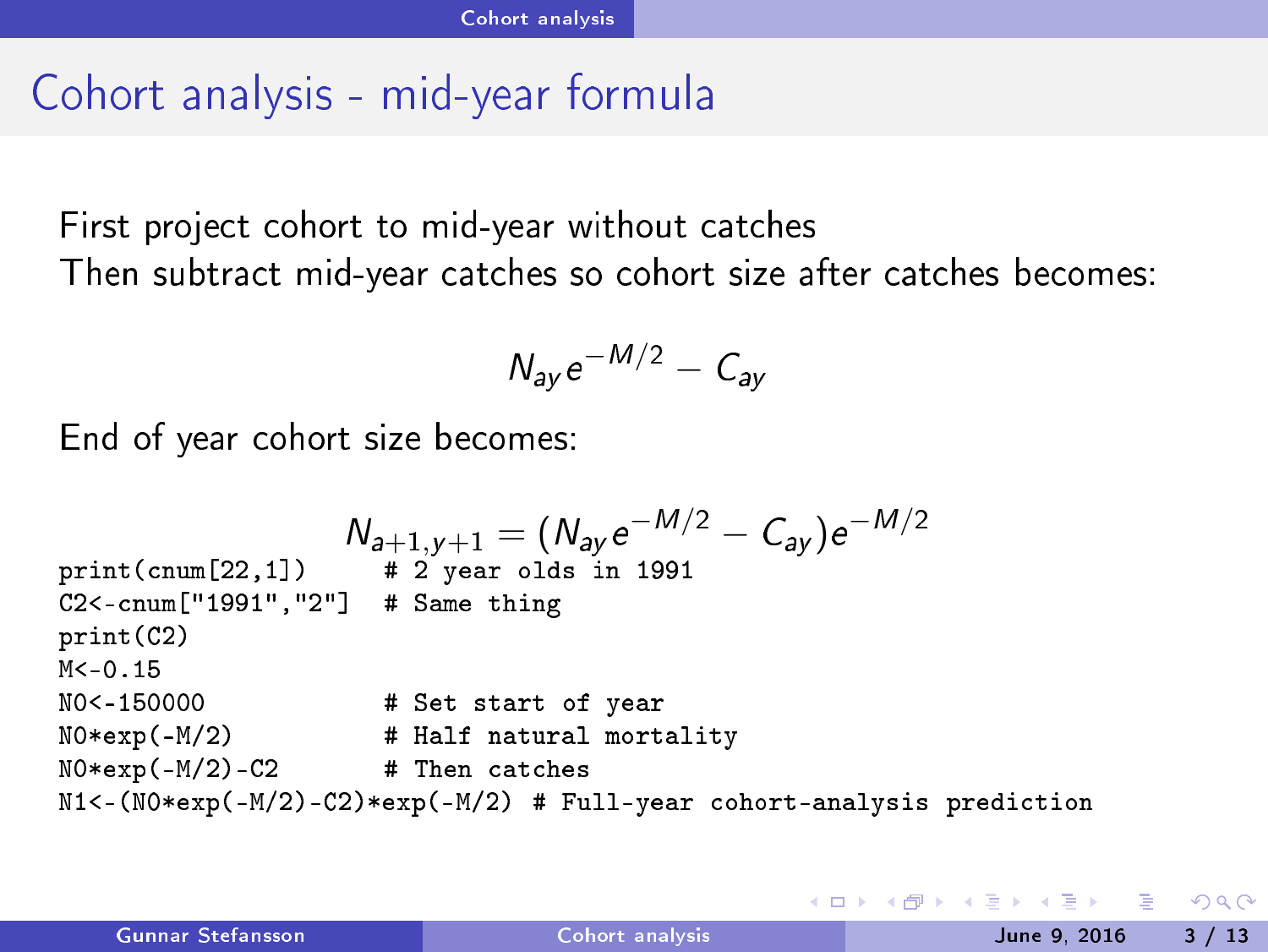# Cohort analysis, back-calculations

```
N_{ay} = (N_{a+1,y+1}e^{M/2} + C_{ay})e^{M/2}# Example: Suppose we assume there is a single fish left as 11-year old
# at the end of 1995 (i.e. 12-year old at the beginning of 1996).
M < -0.15N12< -1C11<-cnum ["1995", "11"]
# Then we can back-calculate the numbers
N11<-(N12*exp(M/2)+C11)*exp(M/2)
```
N1111 = (N12) + C11 + C11 + C11 + C11 + C11 + C11 + C11 + C11 + C11 + C11

**◆ ロ ▶ → イ 冊** 

<span id="page-3-0"></span> $OQ$ 

 $\triangleright$  and  $\exists$   $\triangleright$  and  $\exists$   $\triangleright$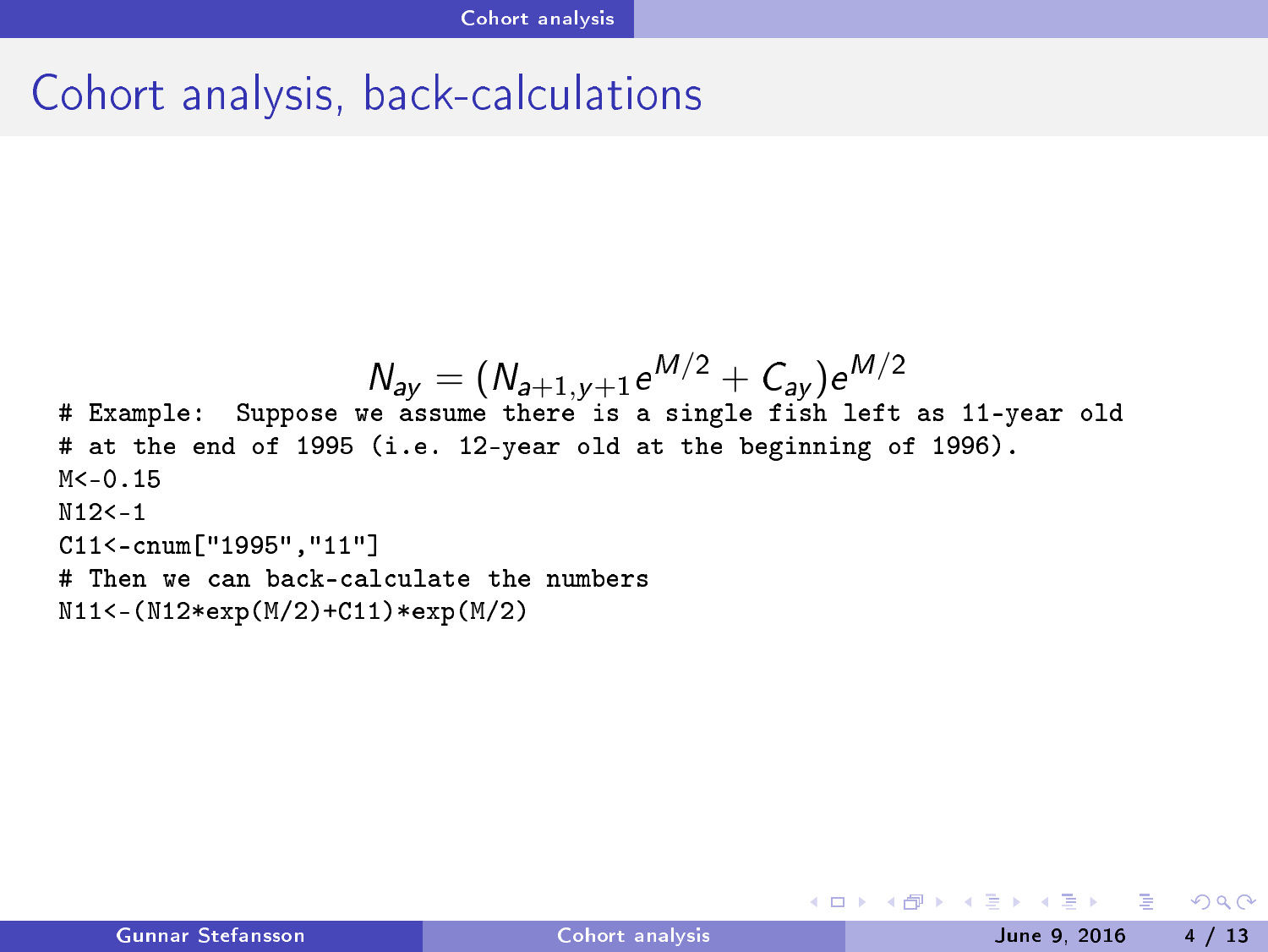# Back-calculating a full year

Fix year, y and back-calculate

$$
N_{ay} = (N_{a+1,y+1}e^{M/2} + C_{ay})e^{M/2}
$$

for each age. Get all but oldest.<br>C95<-cnum["1995",] # Entire year ages 2-11  $\mathcal{L} = \mathcal{L} = \mathcal{L} = \mathcal{L} = \mathcal{L} = \mathcal{L} = \mathcal{L} = \mathcal{L} = \mathcal{L} = \mathcal{L} = \mathcal{L} = \mathcal{L} = \mathcal{L} = \mathcal{L} = \mathcal{L} = \mathcal{L} = \mathcal{L} = \mathcal{L} = \mathcal{L} = \mathcal{L} = \mathcal{L} = \mathcal{L} = \mathcal{L} = \mathcal{L} = \mathcal{L} = \mathcal{L} = \mathcal{L} = \mathcal{L} = \mathcal{L} = \mathcal{L} = \mathcal{L} = \mathcal$ N96<(60000,60000,60000,40000,40000,40000,10000,10000,10000,1) names(N96)<-as.character(3:12) # Note these are beg. yr ages 3 through 12 N95<-(N96\*exp(M/2)+C95)\*exp(M/2)# Backwards, up diagonally names(N95) $\langle -as.character(2:11)$  # Note the shift names(N95)<-as.
hara
ter(2:11) # Note the shift

We are now missing age 12 in the stock for 1995 - need to add that before we set up the full table

<span id="page-4-0"></span> $QQ$ 

 $\triangleright$  and  $\exists$   $\triangleright$  and  $\exists$   $\triangleright$ 

**∢ ロ ▶ → 伊**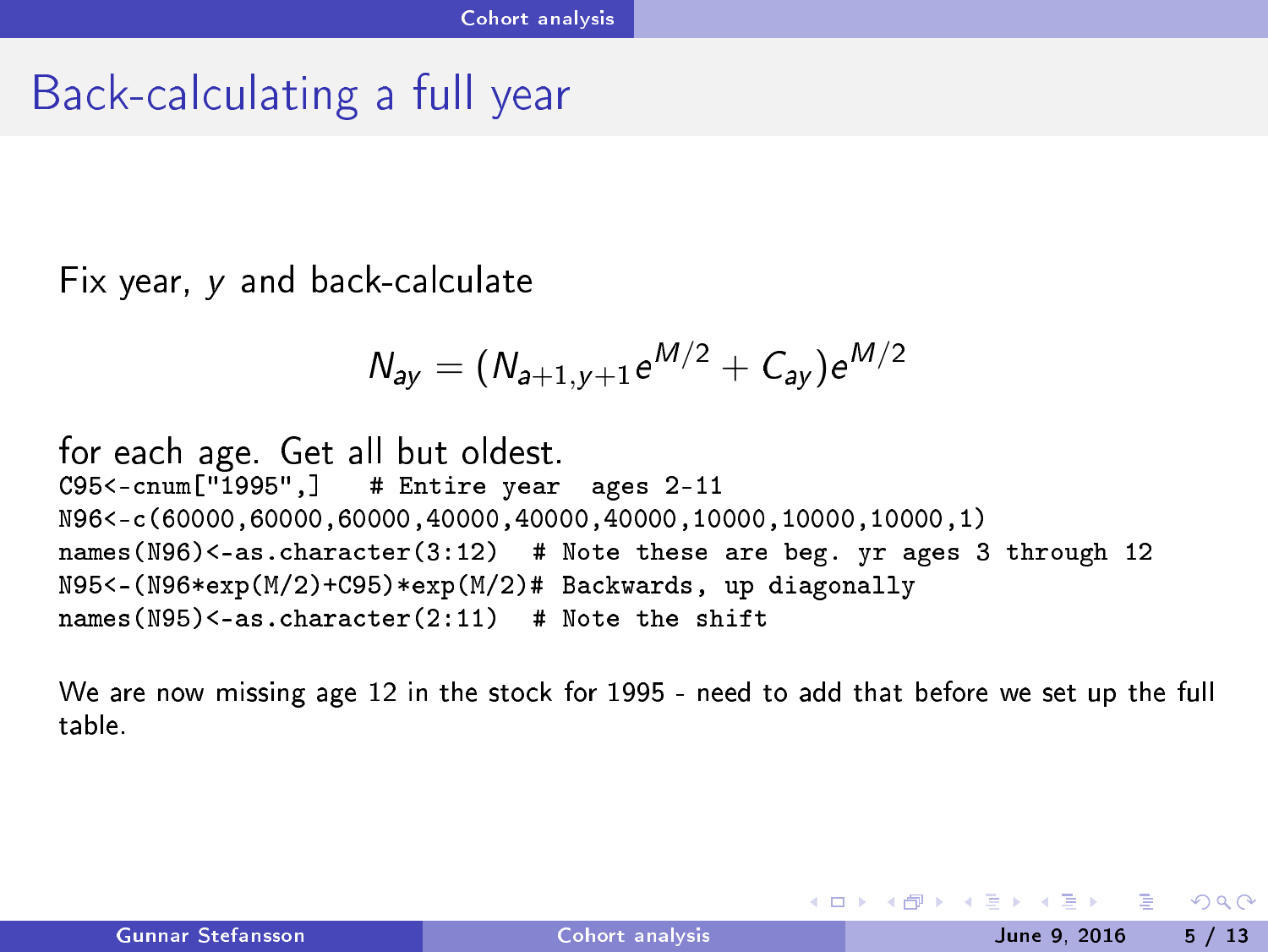## Making ends meet

Need to adjust endpoints Insert recruits in later and oldest in former for pairs of years



```
cnum<-read.table("http://notendur.hi.is/~gunnar/tutor-web.data/biol/nsplaice.canum
num ",head.table("http://notendur.hi.is/"),header-web.data/biol/nsplanet/tutor-web.data/biol/nsplanet/tutor-web
cnum\leq -as.matrix(cnum); M\leq -0.15; C95\leq -cnum["1995",]\blacksquarenum); Mum); Mum); Mum); Mum); Mum); Mum); Mum); Mum); Mum); Mum); Mum); Mum); Mum); Mum); Mum); Mum); Mum); Mum
N96<-c(0.60000.60000.60000.40000.40000.40000.10000.10000.10000.1)
names(N96)<-as.character(2:12) # Note these are beg. yr ages 2 through 12
nn ann an terretoire ann an teangailte ann an teangailte ann an teangailte ann an teangailte ann an teangailte
NO<-(N1*exp(M/2)+C95)*exp(M/2)N0<-(N1*exp(M/2)+C95)*exp(M/2)
names(NO) < -as. character(2:11)
                                        # Note the shift
haram terms (NO) and the shift of the shift of the shift of the shift of the shift of the shift of the shift of
N95 < -c(N0.1)# Add the extra one
C94<-cnum ["1994", ]
\sim \sim \sim \sim \sim \simN1 <-N95[as.character(3:12)] # Drop the youngest
N0<-(N1*exp(M/2)+C94)*exp(M/2)
names(NO) < -as. character(2:11)
                                           Note the shift
haram terms (NO) and the shift of the shift of the shift of the shift of the shift of the shift of the shift of
N94<-\mathrm{c}(N0,1)e extra one
                                                                                             э
                                                                                                 QQQGunnar Stefansson
```
Gunnar Stefansson Cohort [analysis](#page-0-0) June 9, <sup>2016</sup> <sup>6</sup> / <sup>13</sup>

<span id="page-5-0"></span>Year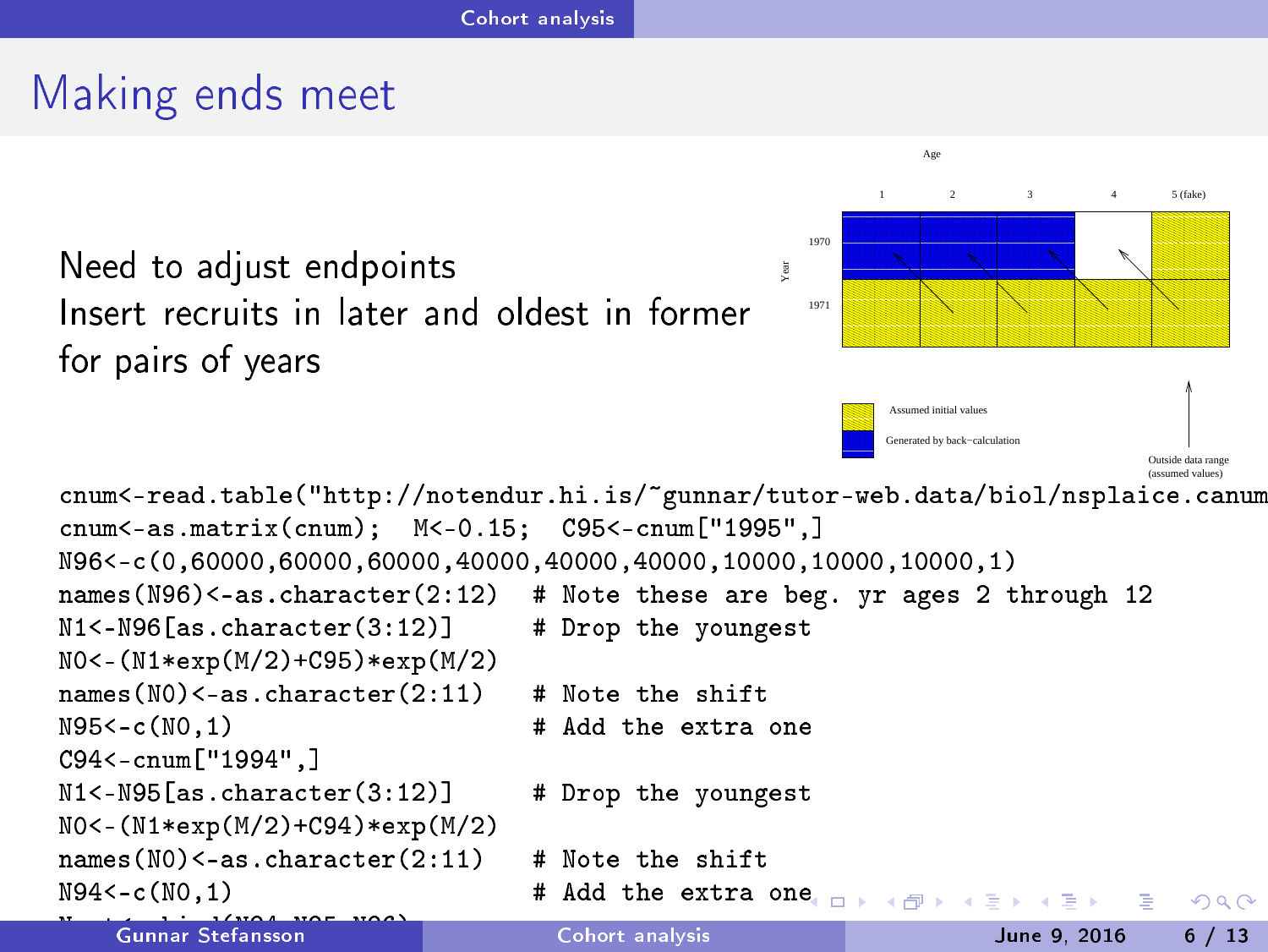#### Cohort analysis - Fomputations

Computer F with the computer F within table afterwards: the computer field of within the computer field of within the computer field of within the computer field of within the computer field of within the computation of wi

$$
F = \ln(N_0/N_1) - M
$$

 $\alpha$ 

$$
F_{ay} = \ln(N_{ay}/N_{a+1,y+1}) - M_{ay}
$$

Easy in principle - careful with indices!

 $log(Nmat[2,3]/Nmat[3,4])$  # Simple example

 $log(Nmat[1:10,1:2]/Nmat[2:11,2:3])$  # The whole matrix A<-ncol(Nmat): Y<-nrow(Nmat) Fmat<-log(Nmat[1:(Y-1),1:(A-1)]/Nmat[2:Y,2:A])-M # The general case

<span id="page-6-0"></span>K ロ ▶ K 個 ▶ K 글 ▶ K 글 ▶ 「글 」 K) Q Q @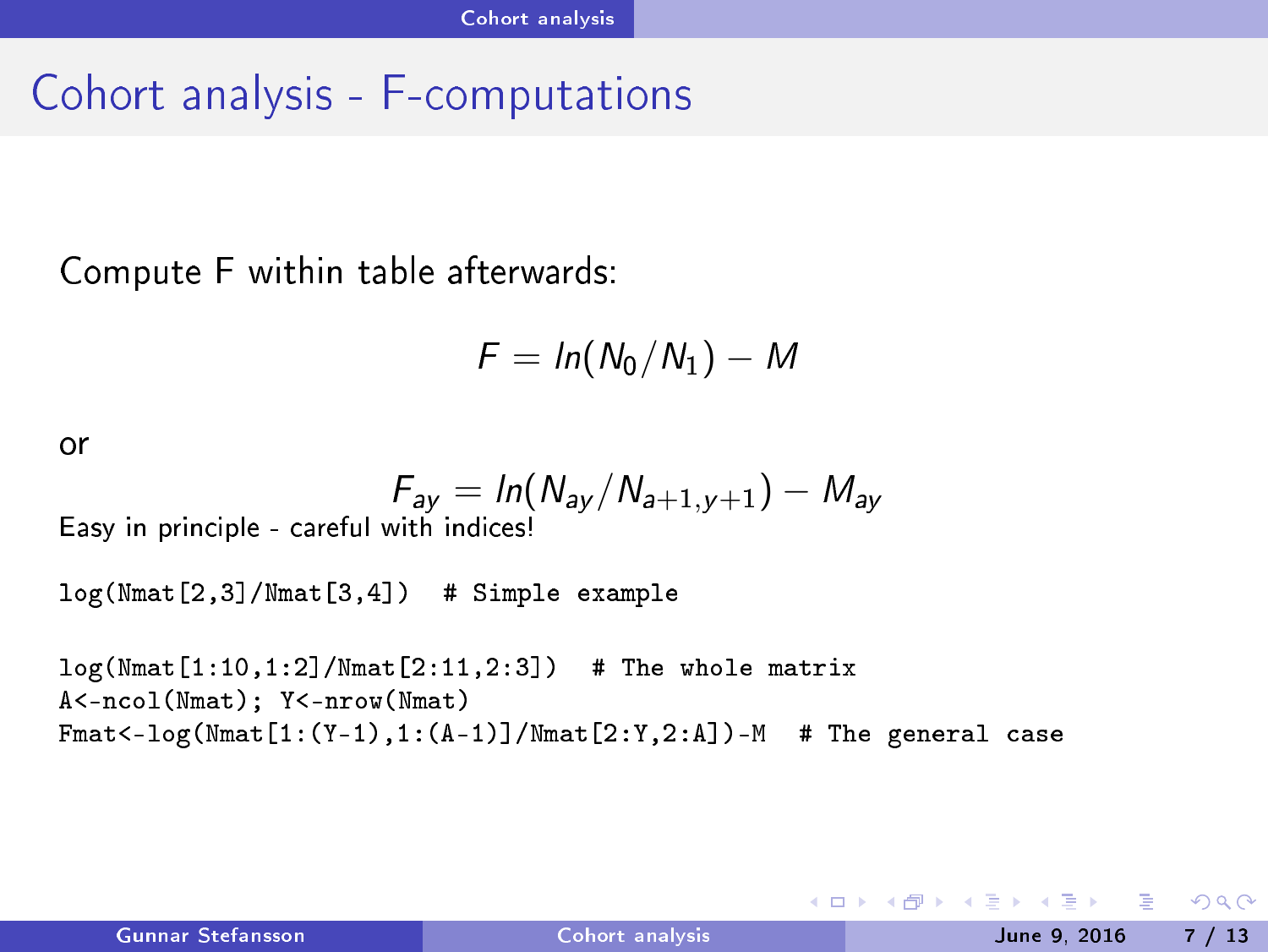# The trend in fishing mortality

Want an overall measure of fishing mortality per year. Use average,  $\bar{F}_V$  over selected age group. Common choices: Oldest ages or wellsampled ages.



Figure : Fishing mortality trend for initial assessment of North Sea plai
e

4 0 1

<span id="page-7-0"></span> $QQ$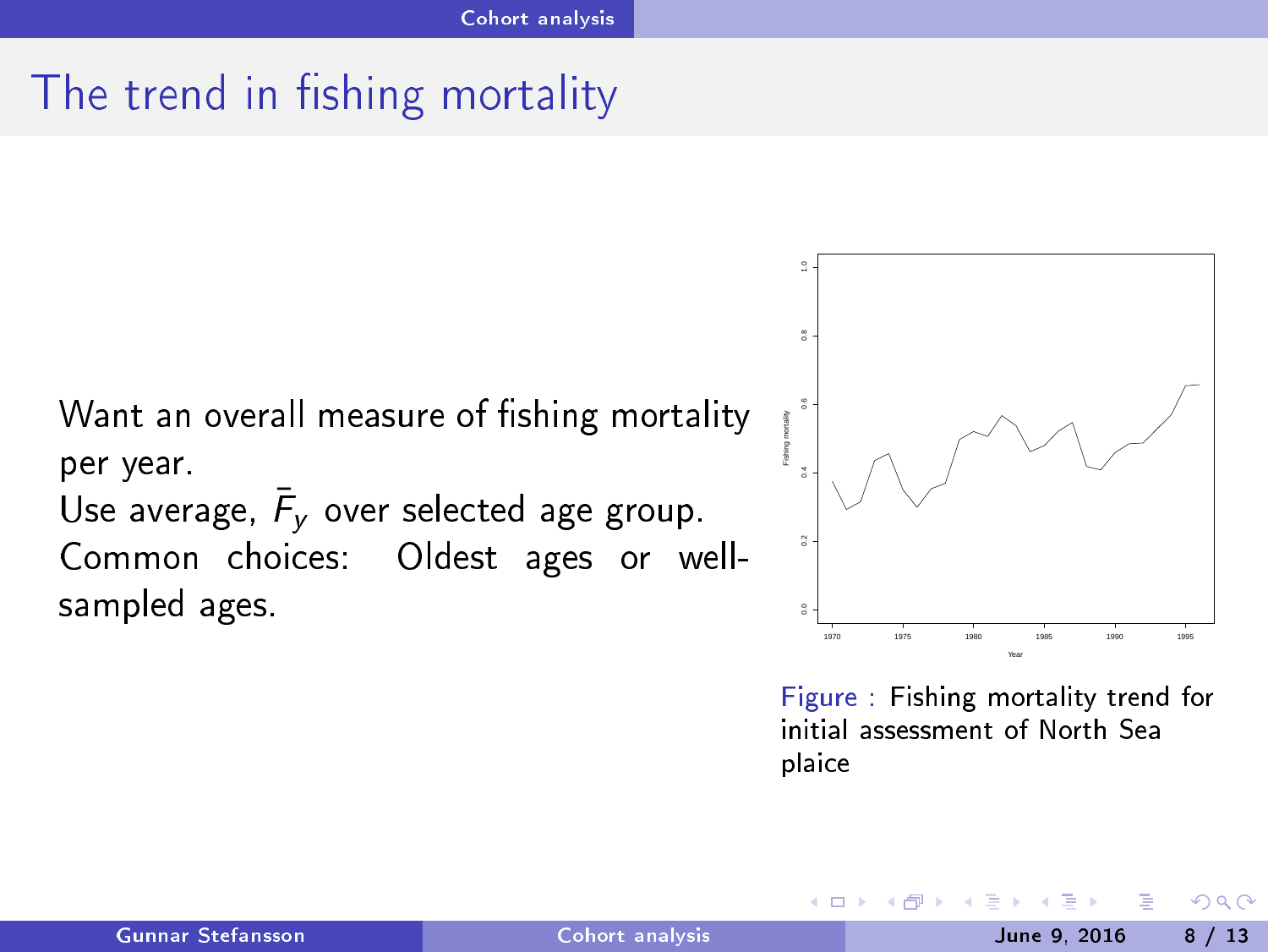# The selection pattern



(ロ) (日)

 $\mathbf{p}_i$ ×. ∍ **D** ×

× Gunnar Stefansson Cohort [analysis](#page-0-0) Cohort analysis June 9, 2016 9 / 13

Þ

È

<span id="page-8-0"></span> $298$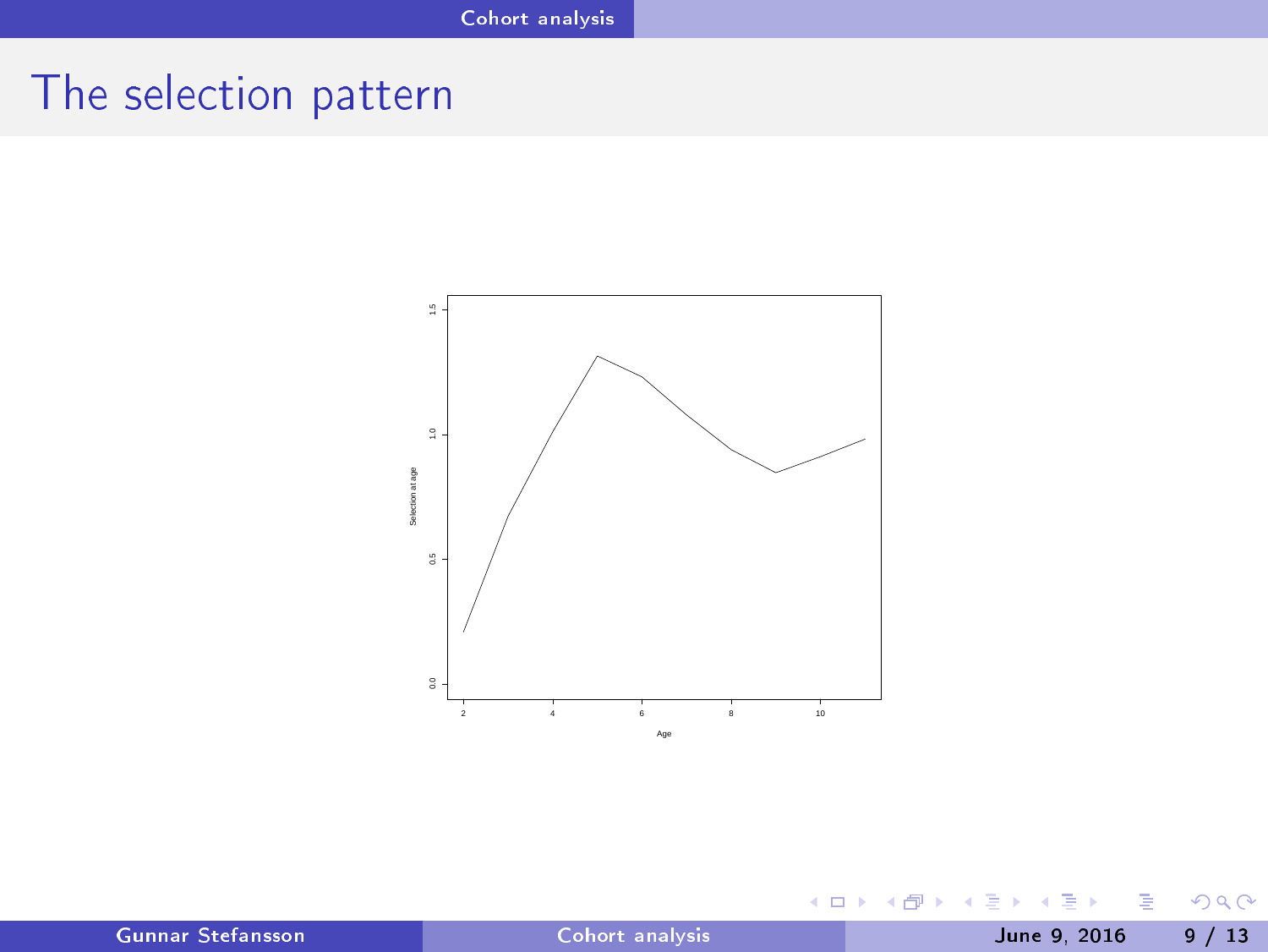# Cohort analysis using <sup>F</sup> as <sup>a</sup> starting point

Assume a value for F:

<span id="page-9-0"></span>
$$
N_{ay} = \frac{C_{ay}}{\frac{F_{ay}}{Z_{ay}}(1 - e^{-Z_{ay}})}
$$

```
NB: Now use the same number of ages and years as in the data.
н.
ohort analysis based on fishing mortalities based on fishing more analysis based on fishing more analysis based on fishing more analysis based on fishing more analysis based on fishing more analysis based on fishing more a
#cohortF<-function(cnum, Fterm, selpat, Foldest){
tion,Foldest,Foldest,Foldest,Foldest,Foldest,Foldest,Foldest,Foldest,Foldest,Foldest,Foldest,Foldest,Foldest,
    A \leq -n \nco1(\ncnum)Y < - nrow (cnum)
    You have a set of the set of the set of the set of the set of the set of the set of the set of the set of the
    Flast selection of the selection of the selection of the selection of the selection of the selection of the selection of the selection of the selection of the selection of the selection of the selection of the selection of
    Ages<-as.numeric(dimnames(cnum)[[2]]) # Age range in catches
    Years<-as.numeric(dimnames(cnum)[[1]])# Year range in catches
   Cline<-cnum[Y.]
    Cline<-
num[Y,℄
    N1<-Cline/((Flast/(Flast+M))*(1-exp(-(Flast+M))))
    Nmat &lt - N1for(y in (Y-1):1){
       Cline < -cnum[v,]psi<-((Foldest[y℄/(Foldest[y℄+M))*(1-exp(-(Foldest[y℄+M))))
                                                                                                                                                   QQ
```
Gunnar Stefansson Cohort [analysis](#page-0-0) June 9, <sup>2016</sup> <sup>10</sup> / <sup>13</sup>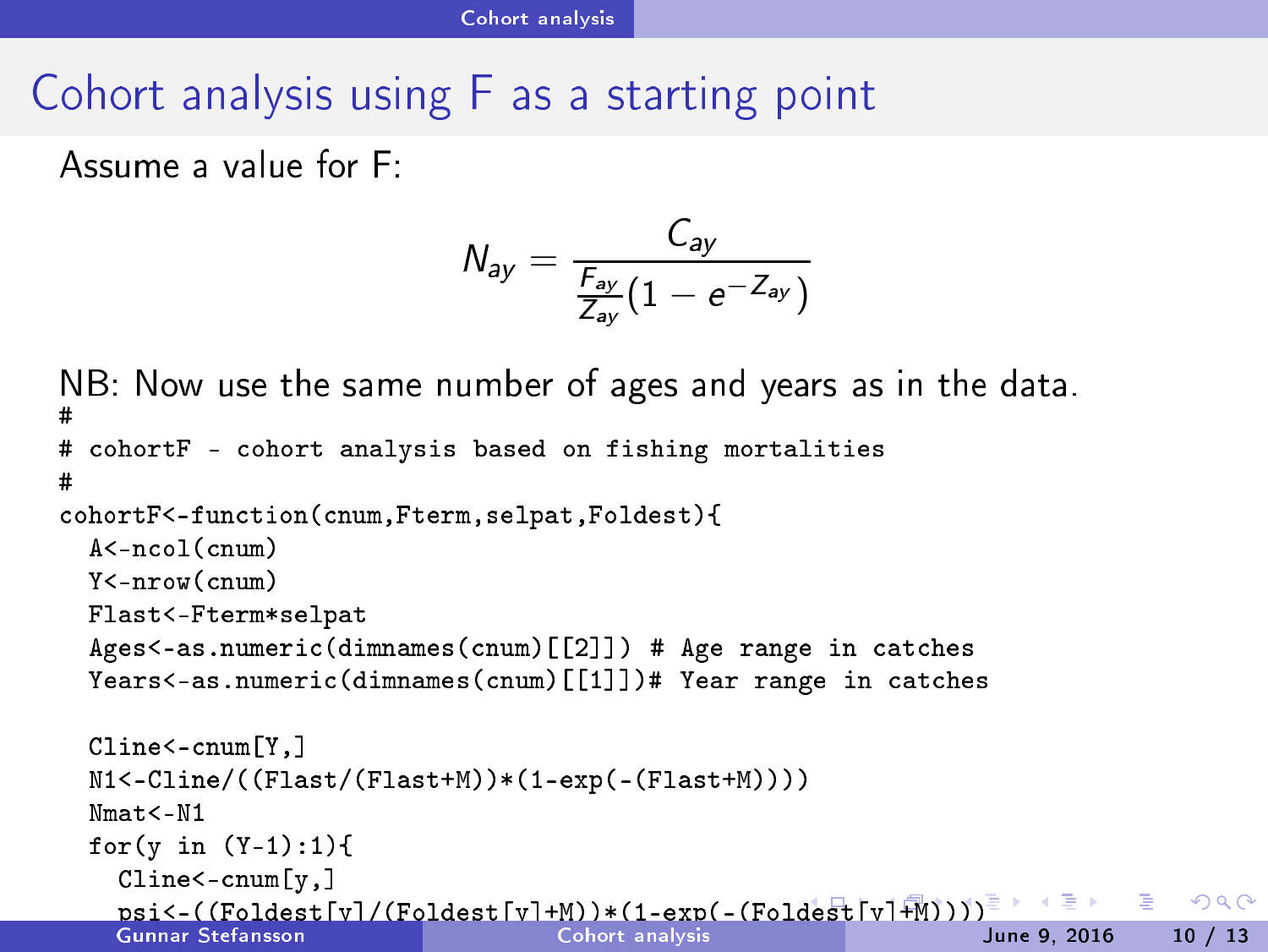# The oldest fish

Need assumptions for oldest fish: Use mean across some ages within year Need to check the fishing pattern first

4. 0. 6.

э

<span id="page-10-0"></span> $QQQ$ 

 $\blacktriangleright$   $\blacktriangleright$  4  $\equiv$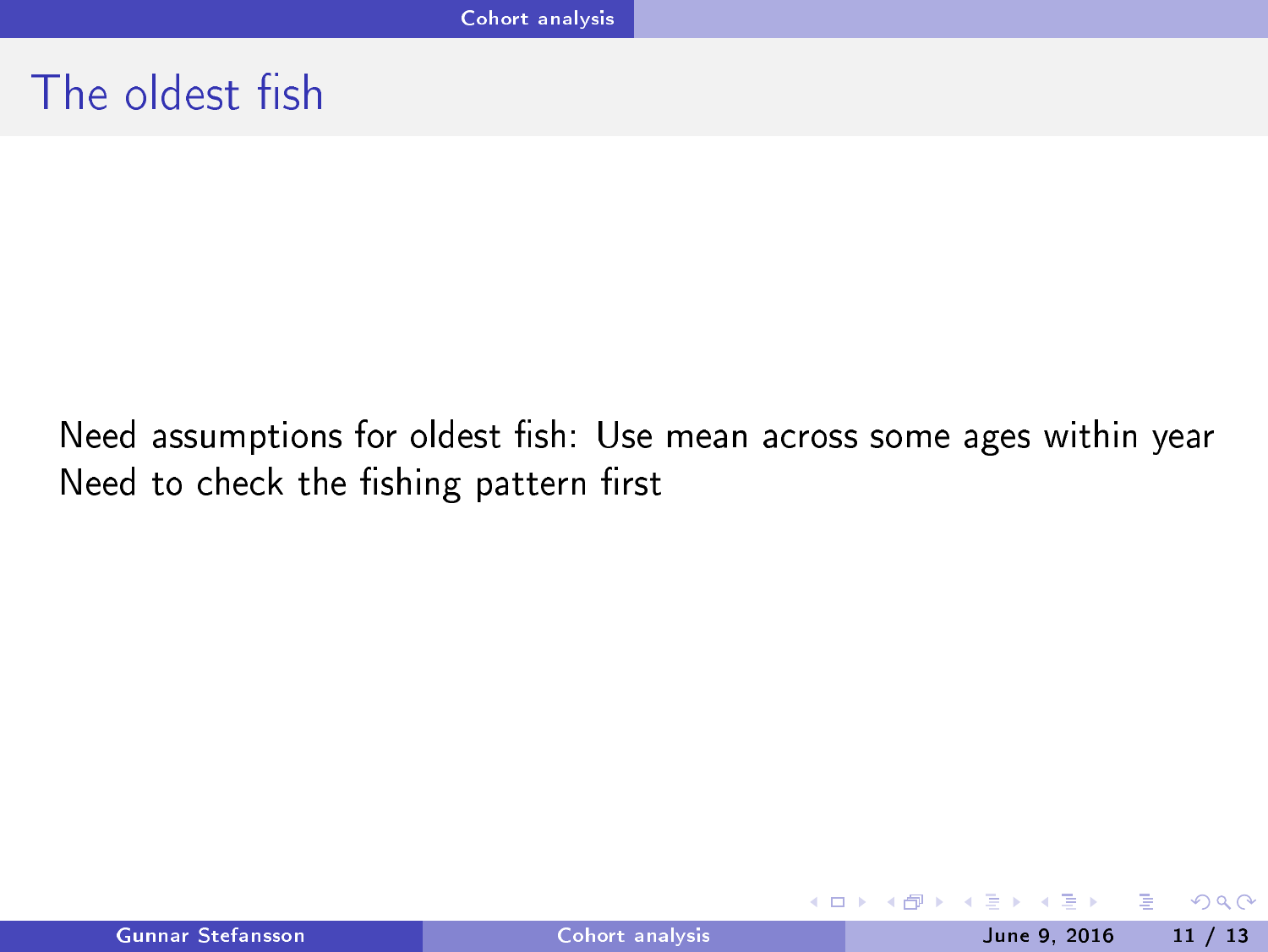#### The last year

Need assumptions for the last year:

- Use average F over time
- Check (average) fishing pattern
- Repeat VPA with mean F\*pattern

4 0 8

э

<span id="page-11-0"></span> $QQ$